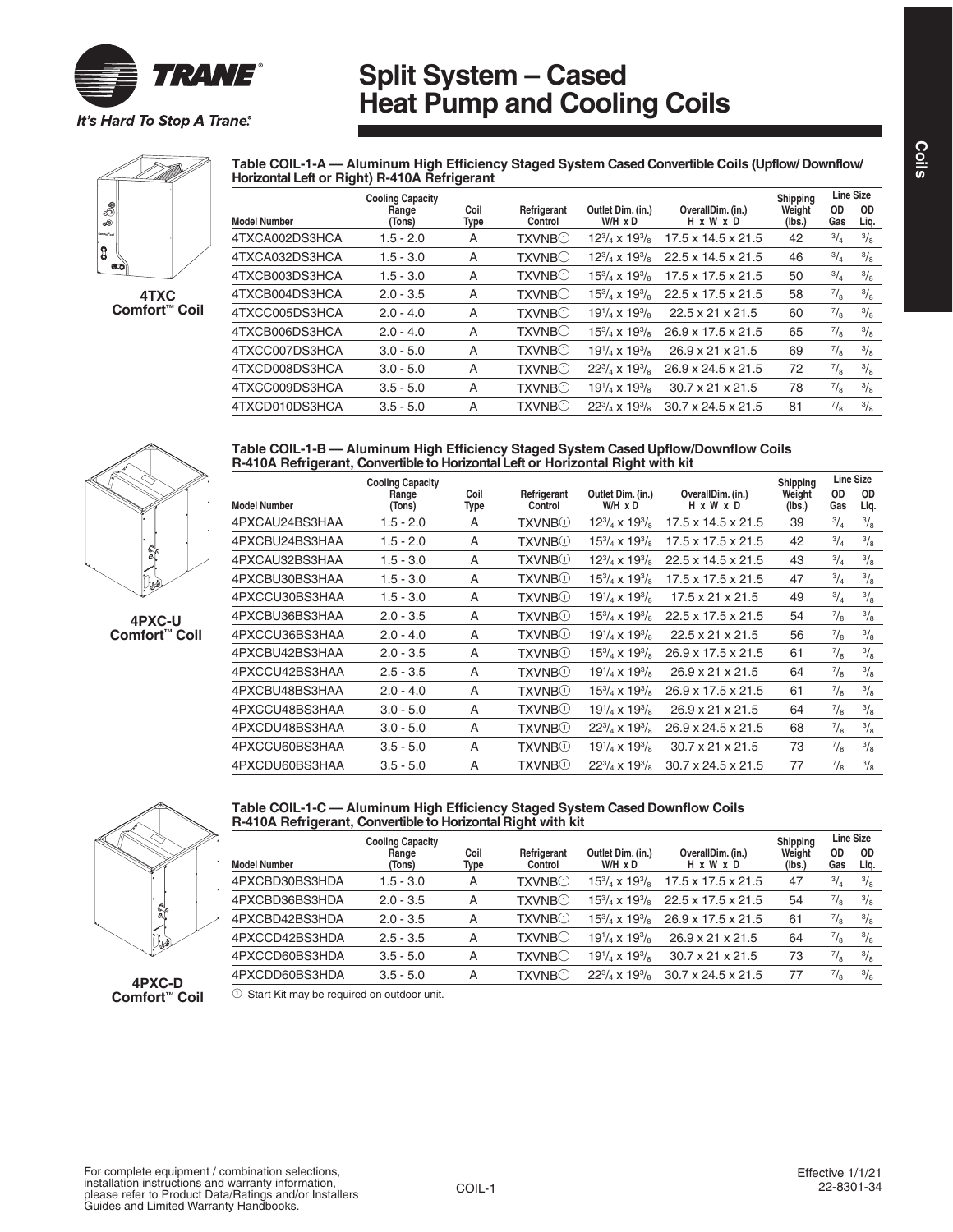

# **Split System – Uncased Heat Pump and Cooling Coils**

#### **Table COIL-2-A — Aluminum Uncased Upflow Coils R-410A Refrigerant**



**4PXA Comfort™ Coil** 

| Model          | Cooling<br>Capacity | Coil | Refrigerant                 | Overall Dim. (in.)             | Shipping<br>Weight | Line Size     |               |
|----------------|---------------------|------|-----------------------------|--------------------------------|--------------------|---------------|---------------|
| <b>Number</b>  | Range (Tons)        | Type | Control                     | H x W x D                      | (lbs.)             | OD Gas        | OD Lig.       |
| 4PXAAU24BS3HAA | $1.5 - 2.0$         | A    | <b>TXVNB</b> <sup>(1)</sup> | $14.7 \times 13.3 \times 21.1$ | 24                 | $\frac{3}{4}$ | $\frac{3}{8}$ |
| 4PXABU24BS3HAA | $1.5 - 2.0$         | A    | <b>TXVNB</b> ①              | $14.5 \times 16.3 \times 21.1$ | 24                 | $^{3}/_{4}$   | $\frac{3}{8}$ |
| 4PXABU30BS3HAA | $1.5 - 3.0$         | A    | <b>TXVNB</b> <sup>(1)</sup> | $15.8 \times 16.3 \times 21.1$ | 32                 | $\frac{3}{4}$ | $\frac{3}{8}$ |
| 4PXACU30BS3HAA | $1.5 - 3.0$         | A    | TXVNB①                      | 15.8 x 19.8 x 21.1             | 32                 | $^{3}/_{4}$   | $\frac{3}{8}$ |
| 4PXABU36BS3HAA | $2.0 - 3.5$         | A    | <b>TXVNB</b> <sup>(1)</sup> | $21.2 \times 16.3 \times 21.1$ | 33                 | $\frac{7}{8}$ | $\frac{3}{8}$ |
| 4PXACU36BS3HAA | $2.0 - 4.0$         | A    | <b>TXVNB</b> ①              | 20.8 x 19.8 x 21.1             | 32                 | $^{7}/_8$     | $\frac{3}{8}$ |
| 4PXABU42BS3HAA | $2.0 - 3.5$         | A    | <b>TXVNB</b> ①              | 23.8 x 16.3 x 21.1             | 33                 | $\frac{7}{8}$ | $\frac{3}{8}$ |
| 4PXACU42BS3HAA | $2.5 - 3.5$         | A    | <b>TXVNB</b> <sup>O</sup>   | 23.7 x 19.8 x 21.1             | 38                 | $^{7}/_8$     | $\frac{3}{8}$ |
| 4PXABU48BS3HAA | $2.0 - 4.0$         | A    | <b>TXVNB</b> <sup>(1)</sup> | 25.3 x 16.3 x 21.1             | 36                 | $^{7}/_8$     | $\frac{3}{8}$ |
| 4PXACU48BS3HAA | $3.0 - 5.0$         | A    | <b>TXVNB</b> <sup>(1)</sup> | 24.9 x 19.8 x 21.1             | 38                 | $^{7}/_8$     | $\frac{3}{8}$ |
| 4PXADU48BS3HAA | $3.0 - 5.0$         | A    | <b>TXVNB</b> <sup>O</sup>   | 24.5 x 23.3 x 21.1             | 39                 | $^{7}/_8$     | $\frac{3}{8}$ |
| 4PXACU60BS3HAA | $3.5 - 5.0$         | A    | <b>TXVNB</b> <sup>(1)</sup> | 29.2 x 19.8 x 21.1             | 44                 | $^{7}/_8$     | $\frac{3}{8}$ |
| 4PXADU60BS3HAA | $3.5 - 5.0$         | A    | TXVNB①                      | 28.5 x 23.3 x 21.1             | 45                 | $^{7}/_8$     | $\frac{3}{8}$ |
|                |                     |      |                             |                                |                    |               |               |

 $10$  Start Kit may be required on outdoor unit.

#### **Table COIL-2-B — 13 SEER Split System - Uncased Coil Enclosures**

| <b>Model Number</b> | Coils                                             | Use With Furnaces<br><b>Flush on Both Sides</b> | Dimensions (in.)<br>H x W x D                                                     | Shipping<br>Weight (lbs.) |
|---------------------|---------------------------------------------------|-------------------------------------------------|-----------------------------------------------------------------------------------|---------------------------|
| BAYCLE14A1422A      | 4PXAAU24BS                                        | 141/2" Wide Furnace                             | $22\frac{1}{2} \times 14\frac{1}{2} \times 21\frac{1}{2}$                         | 12                        |
| BAYCLE17A1722A      | 4PXABU24BS, 4PXABU30BS,<br>4PXABU36BS             | 17½" Wide Furnace                               | $22\frac{5}{8}$ x 17 <sup>1</sup> / <sub>2</sub> x 21 <sup>1</sup> / <sub>2</sub> | 14                        |
| BAYCLE21A2130A      | 4PXACU30BS, 4PXACU36BS,<br>4PXACU42BS, 4PXACU48BS | 21" Wide Furnace                                | $30 \times 21 \times 21\%$                                                        | 18                        |
| BAYCLE24A2430A      | 4PXADU48BS, 4PXADU60BS                            | 241/2" Wide Furnace                             | $30 \times 24\frac{1}{2} \times 21\frac{1}{2}$                                    | 22                        |

#### **Table COIL-2-C - Kits for 4PXC and 4TXC Coils**

| <b>Horizontal Conversion Kit No.</b>    | <b>Use with Coil Model Numbers</b> |
|-----------------------------------------|------------------------------------|
| BAYCONV18A                              | 4PXC**24-30                        |
| BAYCONV23A                              | 4PXC**36                           |
| BAYCONV27A                              | 4PXC**42-48                        |
| BAYCONV30A                              | 4PXC**60                           |
| <b>Optional Downflow Gasket Kit No.</b> | <b>Use with Coil Model Numbers</b> |
| BAYGSKT001A0                            | 4TXC, 4PXC                         |

#### **Table COIL-2-D - Air Conditioning and Heat Pump Systems**

| ADJUSTABLE R410A TXV KIT | 4PXC-U & 4PXA: | 4PXC-D | 4TXC:           |
|--------------------------|----------------|--------|-----------------|
| 4AYTXVH4A1830A           | 24             | 24-30  | A002            |
| 4AYTXVH4A3042A           | 30-42          | 36-42  | A032, B003-C005 |
| 4AYTXVH4A4860A           | 48-60          | 48-60  | B006-D010       |

These R-410A adjustable TXV kits are intended for use with 4TXC, 4PXC,and 4PXA coil families. In addition, these adjustable TXV kits may also be used to lower the superheat on 4TXC, 4PXC, and 4PXA coils to improve the latent capacity in high humidity environments.

#### **Table COIL-2-E - R-22 TXV Conversion TXV Kits for 4PXC, 4PXA, 4TXC and 4PXF Coils**

| <b>R-22 TXV Kit</b> | Use with Coil Model Numbers |              |                    |  |  |  |
|---------------------|-----------------------------|--------------|--------------------|--|--|--|
| 2AYTXVH3H1836A      | 4PX**24-36                  | 4TXC*002-005 | 4PXFH001, 003, 005 |  |  |  |
| 2AYTXVH3H4248A      | 4PX**42-48                  | 4TXC*006-008 | 4PXFH004           |  |  |  |
| 2AYTXVH3H6060A      | 4PX**60                     | 4TXC*009-010 | 4PXFH007, 009      |  |  |  |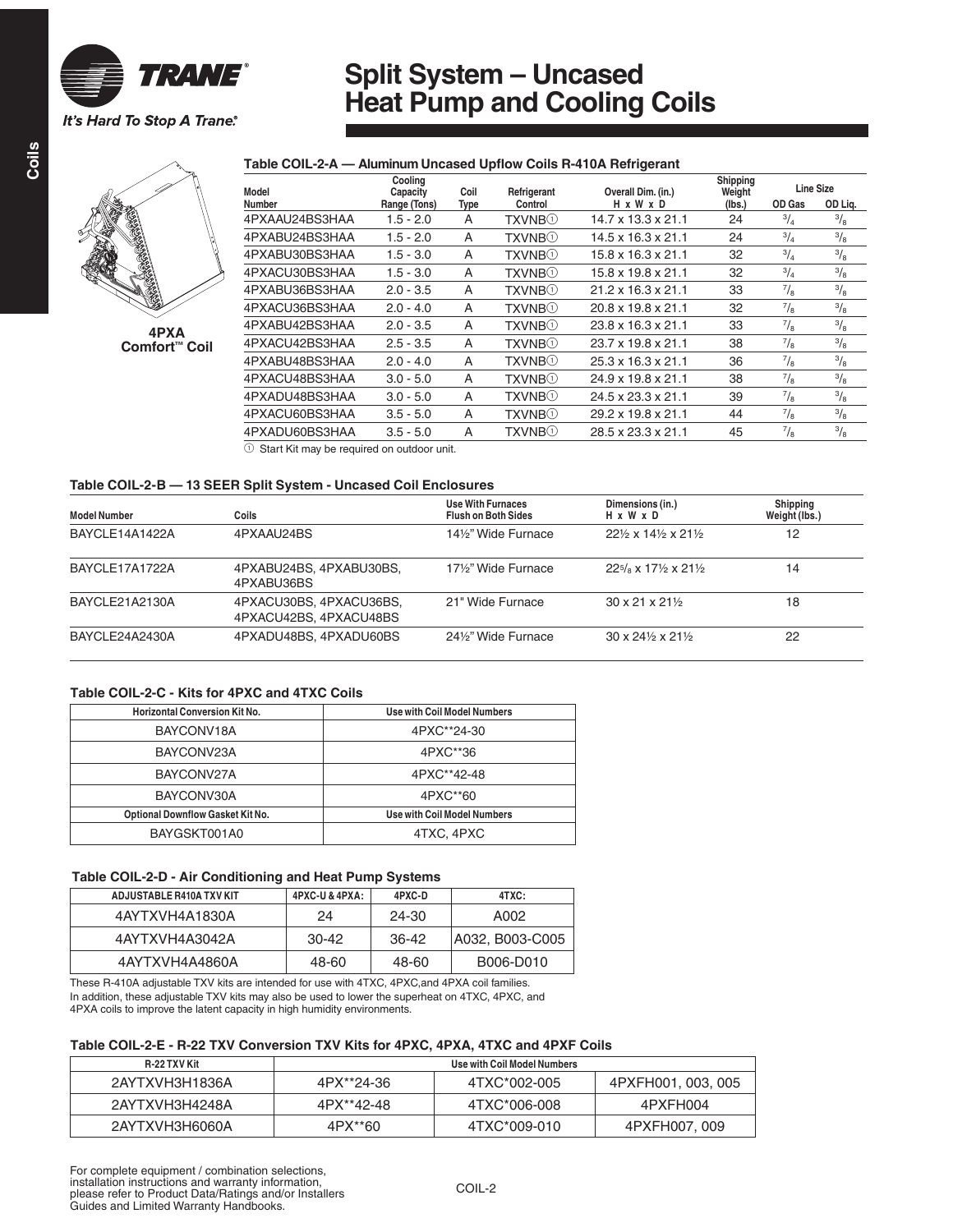

# **Split System – Cased Heat Pump and Cooling Coils**

#### **Table COIL-3-A — Aluminum Cased Horizontal Flat Coils R-410A Refrigerant**



**4TXF** 

|                                     | <b>Cooling Capacity</b> |              |                             |                              |                                 | Shipping         |             | Line Size      |
|-------------------------------------|-------------------------|--------------|-----------------------------|------------------------------|---------------------------------|------------------|-------------|----------------|
| <b>Model Number</b>                 | Range<br>(Tons)         | Coil<br>Type | Refrigerant<br>Control      | Outlet Dim. (in.)<br>W/H x D | Overall Dim. (in.)<br>H x W x D | Weight<br>(lbs.) | OD.<br>Gas  | 0D<br>Liq.     |
| 4TXFH033CC3HHB                      | $1.5 - 3.0$             | Flat         | <b>TXVNB</b> <sup>O</sup>   | $21 \times 24$               | 22.7 x 10.2 x 28.2              | 49               | $^{3}/_{4}$ | $\frac{5}{16}$ |
| 4TXFH041CC3HHB                      | $2.0 - 3.5$             | Flat         | <b>TXVNB</b> <sup>(1)</sup> | $21 \times 33^{1/4}$         | 22.7 x 10.2 x 37.5              | 57               | $^{3}/_{4}$ | $\frac{3}{8}$  |
| 4TXFH054CC3HHB                      | $3.0 - 5.0$             | Flat         | <b>TXVNB</b> <sup>(1)</sup> | $21 \times 33^{1}/_4$        | 22.7 x 10.2 x 37.5              | 55               | $^{7}/_8$   | $\frac{3}{8}$  |
| Variable Speed OD compatible models |                         |              |                             |                              |                                 |                  |             |                |
| 4TXFH024CZ3HHB                      | $1.5 - 2.0$             | Flat         | <b>TXVNB</b> <sup>(1)</sup> | $21 \times 33^{1/4}$         | 22.7 x 10.2 x 37.5              | 48               | $^{5}/_{8}$ | $\frac{3}{8}$  |
| 4TXFH036CZ3HHB                      | $2.0 - 3.5$             | Flat         | <b>TXVNB</b> <sup>(1)</sup> | $21 \times 33^{1}/4$         | 22.7 x 10.2 x 37.5              | 53               | $^{3}/_{4}$ | $\frac{3}{8}$  |
| 4TXFH064AZ3HHA                      | $3.0 - 5.0$             | Flat         | <b>TXVNB</b> <sup>(1)</sup> | $27 \times 33^{1}/_{4}$      | 28.6 x 10.2 x 37.5              | 63               | $^{7}/_8$   | $\frac{3}{8}$  |
|                                     |                         |              |                             |                              |                                 |                  |             |                |

 $0$  Start Kit may be required on outdoor unit.

#### **Table COIL-3-B — Copper/Aluminum Cased Horizontal Flat Coils R-410A Refrigerant**



|                                     | <b>Cooling Capacity</b> |              |                             |                              |                                 | Shipping         |                  | Line Size         |
|-------------------------------------|-------------------------|--------------|-----------------------------|------------------------------|---------------------------------|------------------|------------------|-------------------|
| <b>Model Number</b>                 | Range<br>(Tons)         | Coil<br>Type | Refrigerant<br>Control      | Outlet Dim. (in.)<br>W/H x D | Overall Dim. (in.)<br>H x W x D | Weight<br>(lbs.) | <b>OD</b><br>Gas | <b>OD</b><br>Liq. |
| 4PXFH001AC3HHA                      | $1.5 - 3.0$             | Flat         | <b>TXVNB</b> <sup>(1)</sup> | $21 \times 24$               | 23.5 x 10 x 29.5                | 43               | $^{3}/_{4}$      | $\frac{3}{8}$     |
| 4PXFH004AC3HHA                      | $2.0 - 3.5$             | Flat         | <b>TXVNB</b> <sup>(1)</sup> | $21 \times 30$               | 23.5 x 10 x 35.5                | 49               | $^{3}/_{4}$      | $\frac{3}{8}$     |
| 4PXFH007AC3HHA                      | $3.0 - 5.0$             | Flat         | <b>TXVNB</b> <sup>(1)</sup> | $21 \times 30$               | 23.5 x 10 x 35.5                | 63               | $^{7}/_8$        | $\frac{3}{8}$     |
| Variable Speed OD compatible models |                         |              |                             |                              |                                 |                  |                  |                   |
| 4PXFH003AZ3HHA                      | $1.5 - 2.0$             | Flat         | <b>TXVNB</b> <sup>(1)</sup> | $21 \times 30$               | 23.5 x 10 x 35.5                | 49               | $^{3}/_{4}$      | $\frac{3}{8}$     |
| 4PXFH005AZ3HHA                      | $2.0 - 3.5$             | Flat         | <b>TXVNB</b> <sup>(1)</sup> | $21 \times 30$               | 23.5 x 10 x 35.5                | 63               | $^{7}/_8$        | $\frac{3}{8}$     |
| 4PXFH009AZ3HHA                      | $3.0 - 5.0$             | Flat         | <b>TXVNB</b> <sup>(1)</sup> | $21 \times 36$               | $23.5 \times 10 \times 41.5$    | 70               | $^{7}/_8$        | $\frac{3}{8}$     |

 $0$  Start Kit may be required on outdoor unit.

Will be changing to all-aluminum model in late 2021

### **Split System – Cased Heat Pump and Cooling Coils**

#### **Table COIL-3-C — Aluminum Single Stage Cased Coil (Upflow/Downflow/Horizontal) R-410A Refrigerant**



**4MXC** 

|                     |                                            |              | $\mathbf{r}$             |                              |                                | Shipping         |               | Line Size     |
|---------------------|--------------------------------------------|--------------|--------------------------|------------------------------|--------------------------------|------------------|---------------|---------------|
| <b>Model Number</b> | <b>Cooling Capacity</b><br>Range<br>(Tons) | Coil<br>Type | Refrigerant<br>Control   | Outlet Dim. (in.)<br>W/H x D | OverallDim. (in.)<br>H x W x D | Weight<br>(lbs.) | OD<br>Gas     | OD<br>Liq.    |
| 4MXCA003AC6HCA      | $1.5 - 3.0$                                | A            | FCCV <sup>(1)</sup>      | $13 \times 19$               | 20 x 14.5 x 21                 | 51               | $\frac{3}{4}$ | $\frac{3}{8}$ |
| 4MXCB004AC6HCA      | $1.5 - 3.0$                                | A            | <b>FCCV</b> <sup>O</sup> | $16 \times 19$               | 20 x 17.5 x 21                 | 55               | $^{3}/_{4}$   | $\frac{3}{8}$ |
| 4MXCC005AC6HCA      | $2.5 - 3.0$                                | A            | <b>FCCV</b> <sup>O</sup> | $19^{1/2} \times 19$         | 20 x 21 x 21                   | 59               | $^{3/4}$      | $\frac{3}{8}$ |
| 4MXCB006AC6HCA      | $3.0 - 4.0$                                | A            | <b>FCCV</b> <sup>O</sup> | $16 \times 19$               | 26 x 17.5 x 21                 | 66               | $\frac{7}{8}$ | $\frac{3}{8}$ |
| 4MXCC007AC6HCA      | $3.0 - 4.0$                                | A            | <b>FCCV</b> <sup>O</sup> | $19^{1/2} \times 19$         | 26 x 21 x 21                   | 70               | $^{7}/_8$     | $\frac{3}{8}$ |
| 4MXCD008AC6HCA      | $3.5 - 4.0$                                | A            | FCCV <sup>(1)</sup>      | $23 \times 19$               | 26 x 24.5 x 21                 | 74               | $^{7}/_8$     | $\frac{3}{8}$ |
| 4MXCC009AC6HCA      | $3.5 - 5.0$                                | A            | <b>FCCV</b> <sup>O</sup> | $19^{1/2} \times 19$         | $30 \times 21 \times 21$       | 91               | $^{7}/_8$     | $\frac{3}{8}$ |
| 4MXCD010AC6HCA      | $3.5 - 5.0$                                | A            | <b>FCCV</b> <sup>O</sup> | $23 \times 19$               | 30 x 24.5 x 21                 | 95               | $^{7}/_8$     | $\frac{3}{8}$ |
| 4MXCB016AC6HCA2     | $3.0 - 4.0$                                | A            | FCCV <sup>(1)</sup>      | $16 \times 19$               | 30 x 17.5 x 21                 | 82               | $^{7}/_8$     | $\frac{3}{8}$ |
| 4MXCC017AC6HCA2     | $3.0 - 4.0$                                | A            | <b>FCCV</b> <sup>O</sup> | $19^{1/2} \times 19$         | $30 \times 21 \times 21$       | 88               | $^{7}/_8$     | $\frac{3}{8}$ |
| 4MXCD018AC6HCA2     | $3.5 - 4.0$                                | A            | <b>FCCV</b> <sup>O</sup> | $23 \times 19$               | 30 x 24.5 x 21                 | 92               | $^{7}/_8$     | $\frac{3}{8}$ |

 $\odot$  All coils shipped with a Fixed Metering Device (Flow Control Check Valve - FCCV). Some rated combinations require a TXV kit,

ordered separately. See the coil Installer's Guide for Orifice and TXV matches.

2 Enhanced models for use in heating.